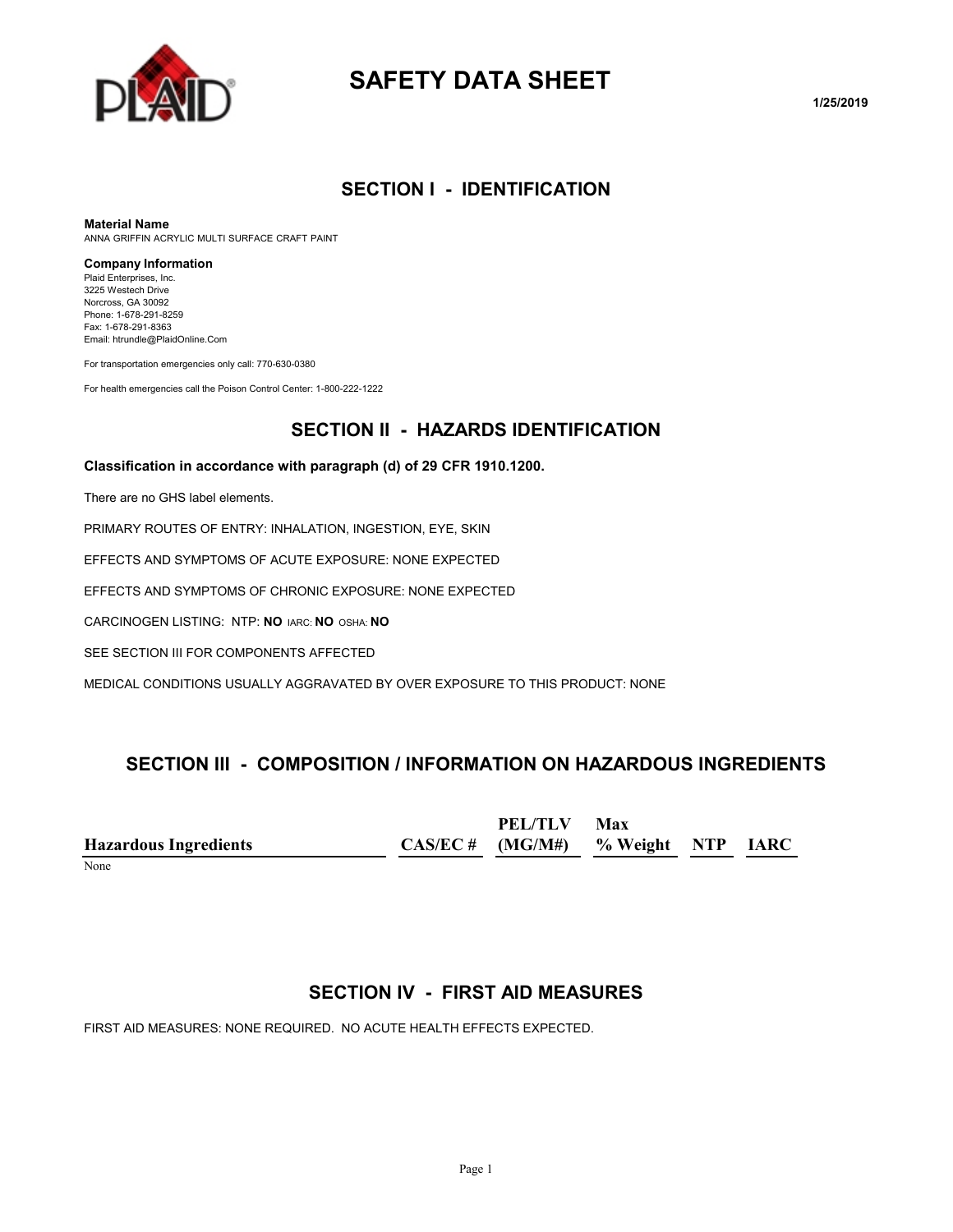#### **SECTION V - FIRE FIGHTING MEASURES**

FLASH POINT (METHOD): N/A **AUTOIGNITION TEMPERATURE: N/A** EXPLOSION LIMITS IN AIR (% BY VOLUME): NOT EXPLOSIVE EXTINGUISHING MEDIA: NO SPECIAL MEDIA REQUIRED FIRE FIGHTING PROCEDURES: NO SPECIAL FIRE FIGHTING PROCEDURES REQUIRED UNUSUAL FIRE & EXPLOSION HAZARDS: NOT COMBUSTIBLE

### **SECTION VI - ACCIDENTAL RELEASE MEASURES**

STEPS TO BE TAKEN IN CASE A MATERIAL IS SPILLED: Clean up in accordance with all applicable regulations. Absorb spillage with noncombustible, absorbent material. For waste disposal, see Section XIII

#### **SECTION VII - HANDLING AND STORAGE**

PRECAUTIONS TO BE TAKEN DURING STORAGE AND HANDLING: Good industrial hygiene practice requires that exposure be maintained below the TLV. This is preferably achieved through the provision of adequate ventilation. When exposure cannot be adequately controlled in this way, personal respiratory protection should be employed.

### **SECTION VIII - EXPOSURE CONTROLS / PERSONAL PROTECTION**

RESPIRATORY PROTECTION AND SPECIAL VENTILATION REQUIREMENTS: NONE REQUIRED OTHER PROTECTIVE EQUIPMENT (GLOVES, GOGGLES, ETC): NONE REQUIRED WORK/HYGIENE PRACTICES: NONE REQUIRED ENGINEERING CONTROLS: NONE REQUIRED

# **SECTION IX - PHYSICAL AND CHEMICAL PROPERTIES**

BOILING POINT: N/A GOILING POINT: N/A VAPOR PRESSURE: N/A SPECIFIC VAPOR DENSITY (AIR=1): N/A SPECIFIC GRAVITY: N/A SOLUBILITY IN WATER: N/A REACTIVITY IN WATER: NON-REACTIVE

# **SECTION X - STABILITY AND REACTIVITY**

HAZARDOUS POLYMERIZATION PRODUCTS: N/A STABILITY: STABLE CONDITIONS TO AVOID: N/A INCOMPATIBILITY (MATERIALS TO AVOID): N/A HAZARDOUS DECOMPOSITION PRODUCTS: Carbon monoxide, carbon dioxide and smoke

# **SECTION XI - TOXICOLOGICAL INFORMATION**

ACUTE EFFECTS ASSOCIATED WITH USE OF THIS MATERIAL: NONE EXPECTED The summated LD50 is 25725 mg/kg. The summated LC50 is 7313.4 mg/cubic meter. This product is not considered to be a known or suspected human carcinogen by NTP, IARC or OSHA (see section III)

#### **SECTION XII - ECOLOGICAL INFORMATION**

NO HARMFUL EFFECTS KNOWN OTHER THAN THOSE ASSOCIATED WITH SUSPENDED INERT SOLIDS IN WATER.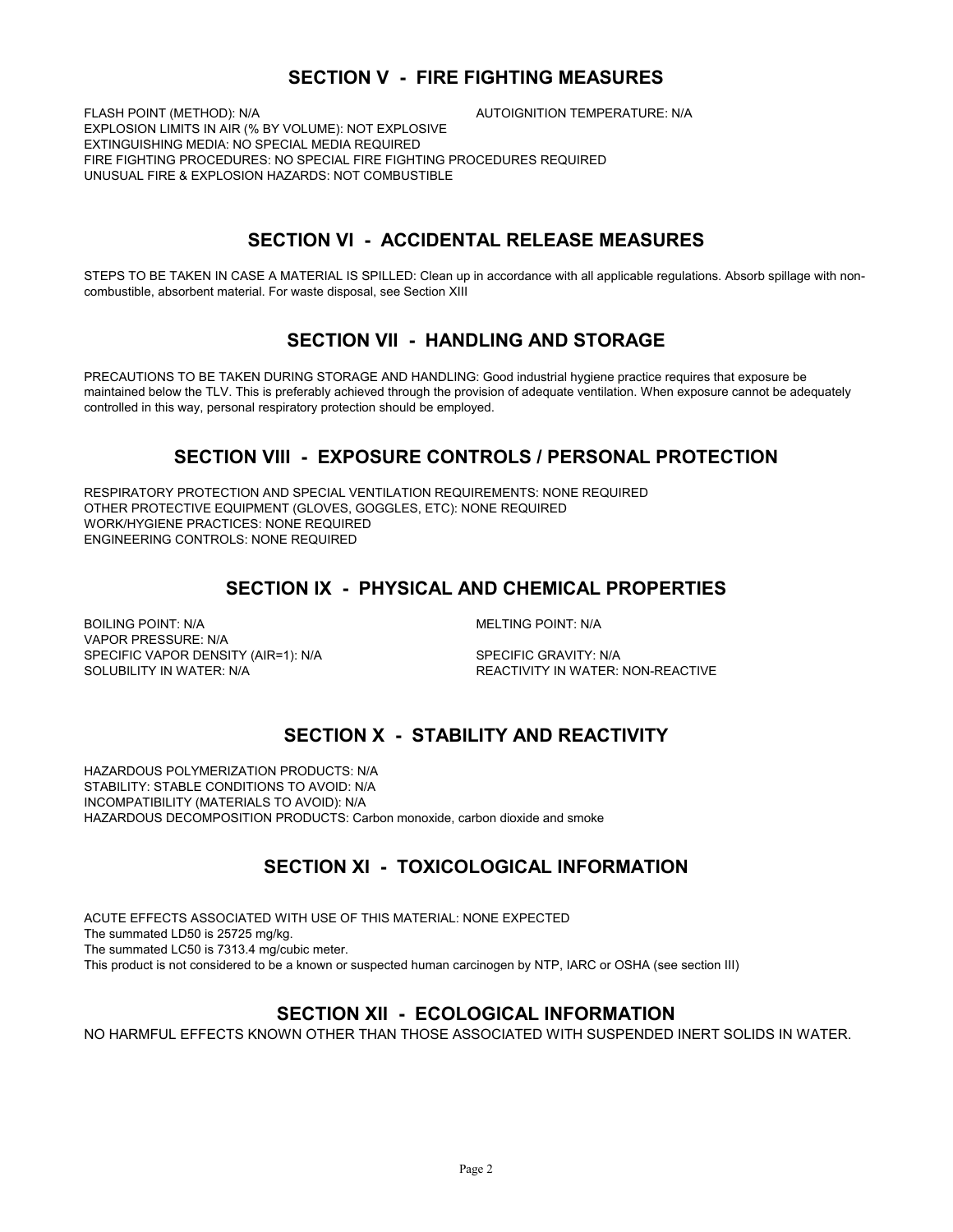#### **SECTION XIII - DISPOSAL CONSIDERATIONS**

RCRA HAZARD CLASS (40 CFR 261): THIS PRODUCT IS NOT CLASSIFIED AS A HAZARDOUS WASTE. WASTE DISPOSAL METHOD: DISPOSE OF IN ACCORDANCE WITH FEDERAL, STATE AND LOCAL REGULATIONS.

### **SECTION XIV - TRANSPORTATION INFORMATION**

U.S. DOT (49 CFR 172.101): THIS IS NOT A HAZARDOUS MATERIAL AS CLASSIFIED BY CFR 172.101.

### **SECTION XV - REGULATORY INFORMATION**

CONTENTS OF THIS SDS COMPLY WITH OSHA HAZARD COMMUNICATION STANDARD 29 CFR 1910.1200

EPA SARA TITLE III CHEMICAL LISTINGS: SECTION 302.4 EXTREMELY HAZARDOUS SUBSTANCES (40 CFR 355): NONE

SECTION 313 TOXIC CHEMICALS (40 CFR 372): NONE

INTERNATIONAL REGULATIONS

CANADIAN WHMIS: THIS PRODUCT IS A CONTROLLED PRODUCT UNDER CANADA'S WORKPLACE HAZARDOUS MATERIALS INFORMATION SYSTEM. IT CONTAINS THE FOLLOWING TOXIC OR HIGHLY TOXIC MATERIALS: DIPROPYLENE GLYCOL MONOMETHYL ETHER PROPYLENE GLYCOL

SUPPLEMENTAL STATE COMPLIANCE INFORMATION:

THIS PRODUCT CONTAINS THE FOLLOWING CHEMICAL(S) LISTED UNDER NEW JERSEY'S RIGHT TO KNOW PROGRAM: AMMONIUM HYDROXIDE DIPROPYLENE GLYCOL MONOMETHYL ETHER PIGMENT WHITE 6 PROPYLENE GLYCOL

THIS PRODUCT CONTAINS THE FOLLOWING CHEMICAL(S) REQUIRING NOTIFICATION TO THE STATE OF WASHINGTON UNDER THEIR CHILDREN'S SAFE PRODUCTS ACT: ALKYLPHENOL ETHOXYLATE

THIS PRODUCT CONTAINS THE FOLLOWING CHEMICAL(S) LISTED IN FLORIDA'S TOXIC SUBSTANCE LIST: Dipropylene glycol methyl ether Iron oxide fume

THIS PRODUCT CONTAINS THE FOLLOWING CHEMICAL(S) LISTED IN MAINE'S PRIORITY CHEMICAL LIST: NONE

THIS PRODUCT CONTAINS THE FOLLOWING CHEMICALS CONSIDERED BY VERMONT AS BEING OF VERY HIGH CONCERN TO CHILDREN: NONE

THIS PRODUCT CONTAINS THE FOLLOWING CHEMICAL(S) LISTED IN MASSACHUSETTS HAZARDOUS SUBSTANCE LIST: Ammonium hydroxide Carbon black Dipropylene glycol methyl ether Iron oxide dust Titanium dioxide

THIS PRODUCT CONTAINS THE FOLLOWING CHEMICAL(S) LISTED ON MICHIGAN'S CRITICAL MATERIALS REGISTER: NONE